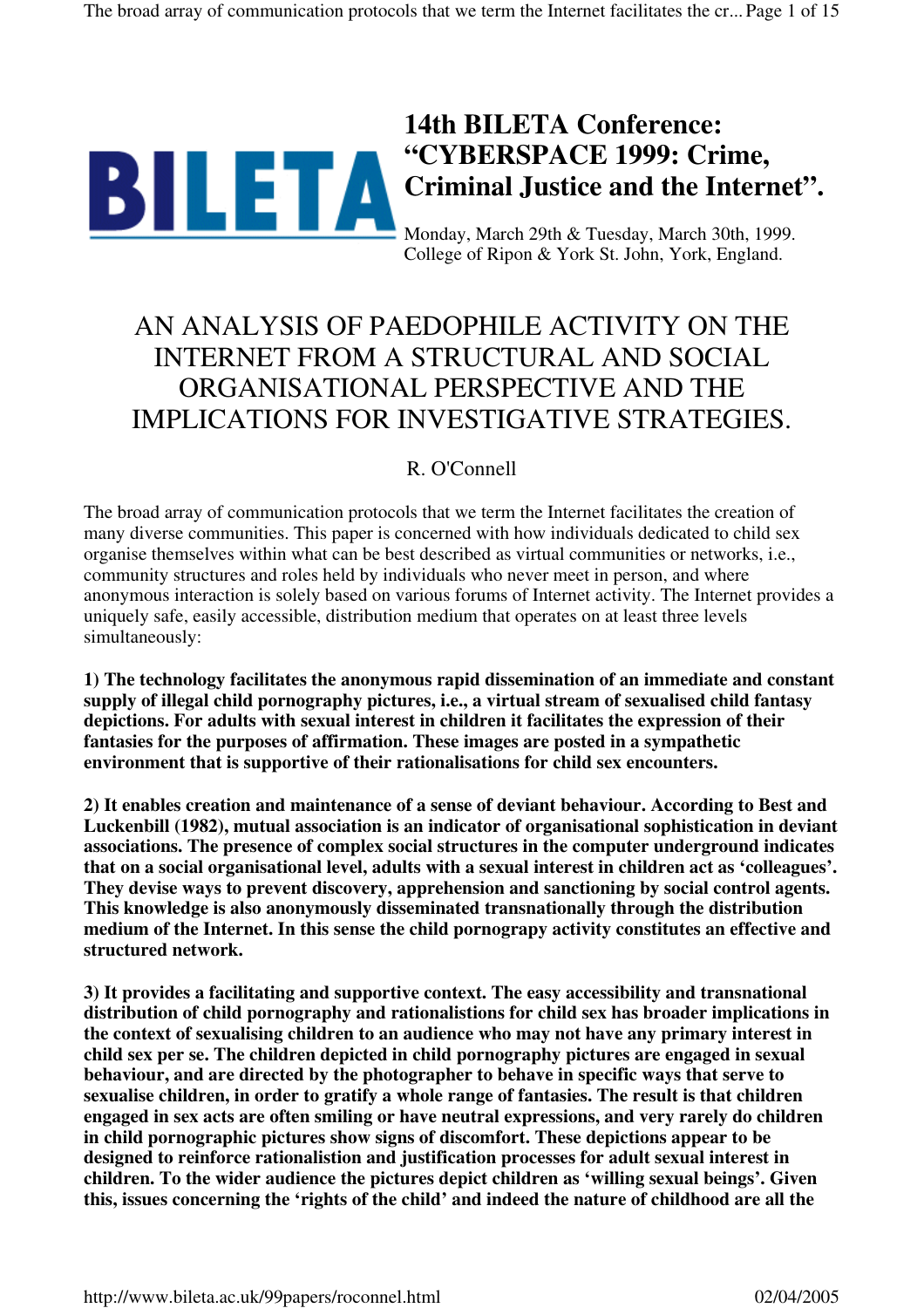## **time moving further and further into the background.**

The focus of this paper is on Usenet newsgroups dedicated to child sex as the most obvious medium in the dissemination of child pornography and on the most visible evidence of paedophile networking on the Internet. Newsgroups provide a passive supportive, virtual environment that facilitates the discussion of fantasies and alleged experiences of sexual offences against children in a context which routinises, sanitises and normalises sexual contact with children.

A similar social structure and organization can be seen in child sex related newsgroups. The most visible and distinctive feature of paedophile activity on the Internet is trading in child erotica and child pornographic pictures. Such trading typically does not involve the exchange of money (O,Connell and Taylor, in press). Usenet facilitates the formation of what could be termed as a virtual deviant market involving complex networks of users for trade that is effectively anonymous. In the trading process parties perform comparable deviant roles to those identified by Sutton and Mann, (1998). Deviant exchange is voluntary; participants have compatible interests and co-operate in satisfying those interests.

Newsgroups are only one outlet for the expression of adult sexual interest in children on the Internet. Newsgroups provide a very public form of virtual communication; other communication protocols enable real time private communication, and it is reasonable to suppose that they have a greater role in the passage of direct sensitive information, as well as supporting the distribution of pornography. It is likely that protocols such as; e-mail, ICQ and IRC have a greater role than newsgroups in the dissemination of 'private' photographs, and are vechiles for information related to contacts, etc..

This paper also addresses the content of child erotic and child pornographic pictures posted in child sex related newsgroups. The analysis of content may be viewed from at least two perspectives:

**1)** Child pornography is the evidence of serious sexual assaults on children. The pictures may reveal a wealth of information from an operational policing perspective in circumstances where child protection issues are concerned. However, it has to be noted that the vast majority of photographs found in newsgroups are greater than 15 –20 years old and therefore do not involve immediate issues of child protection.

The identification of new from old is therefore an important issue that may have a direct child protection value. The evidential nature of child pornography is a subject that has been explored by the COPINE team and especially by one of the COPINE partners, The Metropolitan Police, London. We are presently engaged in a process of constructing an evidential database that will facilitate the analysis of seized child pornographic videos and pictures traded via the Internet from an evidential perspective. As evidence child pornography pictures are amenable to crime scene analysis. They have a role in revealing the identity of the child and very occasionally the identity of the offender. The process of constructing an evidential database has been informed by members of the Paedophile Unit, Scotland Yard and also by the Dutch Police. It is hoped that in the long term this database will be a useful operational tool for the police forces involved and also aid international police cooperation.

**2)** The nature of the fantasies contained in child pornography may also be indicative of the qualities of the picture collector from a psychological, and potentially an offending perspective. The sense in which pictures can be analysed from this perspective is addressed in this paper.

There are two assumptions being made here: firstly that pornographic depictions are representative of desired fantasies which is one of the principle reasons why they are collected; secondly, within the context of the Internet the pictures a user posts are representative of that particular individual's fantasies and sexual predilections. There is a lack of psychological research with regard to both of these assumptions, and a working through of these issues is one major area of research that the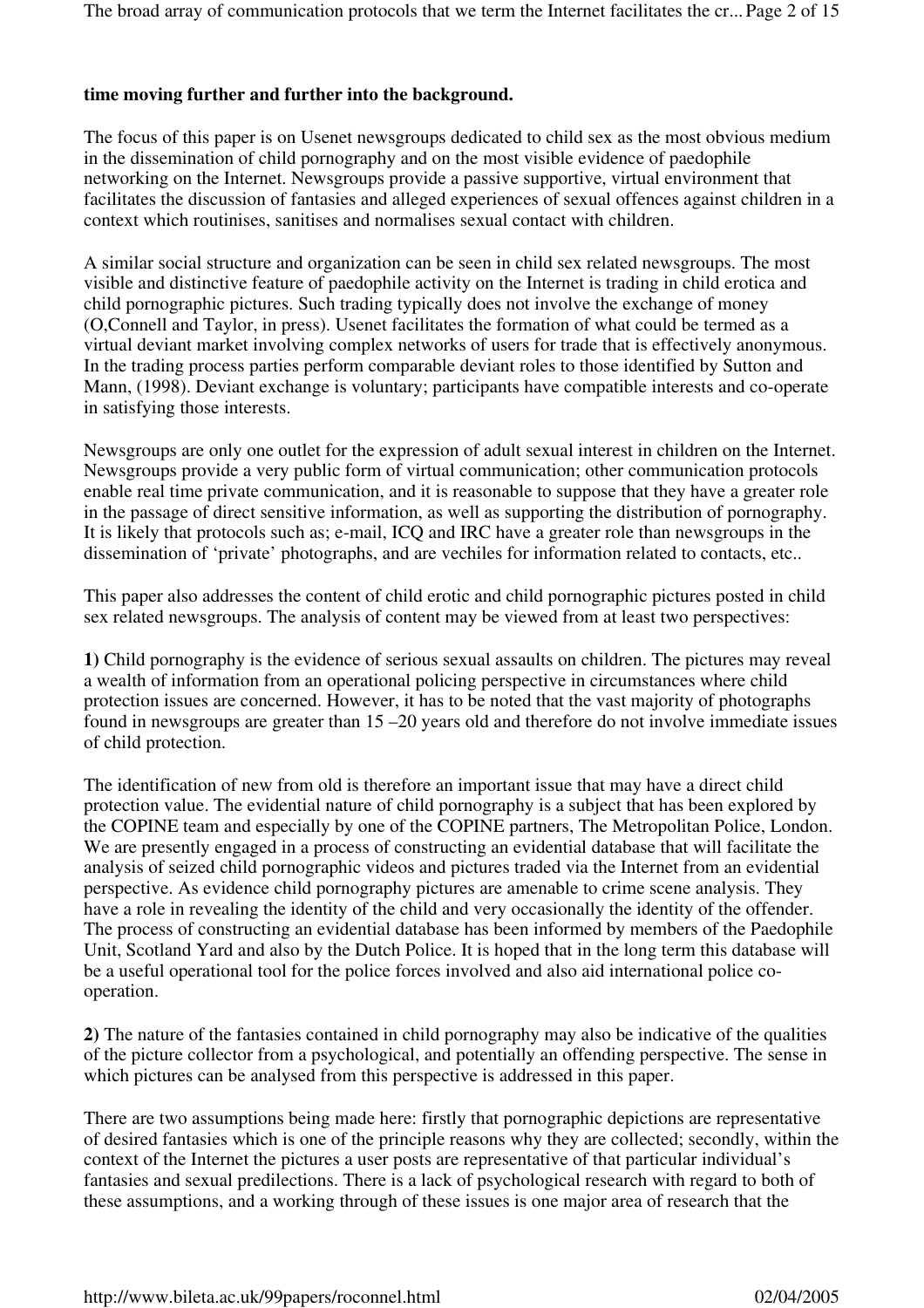## COPINE project seeks to address.

A potential caveat to the above as far as newsgroup postings are concerned is that the pictures a poster posts may not in fact necessarily always reflect the kind of pictures that he/she would choose to best cater for his/her personal fantasies in relation to child sex. The dynamics of posting may have a range of purposes outside of meeting particular fantasies related to the social context of the virtual network in which an individual is involved. The purpose of posting may be any or all of the following:

- to sustain and legitimise through participation, deviant sexual interest in children
- to gain credence amongst the members of a virtual community or network by posting pictures that cater to a number of different fantasies.
- to help others in completing series, therefore posting pictures again outside of personal tastes, to both gain status and in the hope of 'quid pro quo' posting that better reflect personal tastes.
- to simply engage in the process of collecting for its own sake

to explore deviant forms of sexuality, including but not exclusively adult sexual interest in children.

Any of these reasons may lead to a poster to post pictures (and also collect pictures) depicting fantasies that may not necessarily represent his/her personal preferences. However the fundamental assumption here is that the pictures he/she would like to collect is a close representation of a particular individual's sexual fantasies. In itself this is of significance, for it is the meeting of fantasy demands that drives the production of child pornography.

However, of even greater significance would be knowledge of the relationship between collection of child pornography and the potential to sexually assault children. Are there within collections of child pornography indications of potential 'dangerousness' of collectors, in terms of sexual assaults on children? This area is in need of much greater exploration.

Perhaps the most significant factor influencing the growth of child pornography on the Internet is the ease of dissemination and collection. Such anonymity and convenience, eliminating the need to expose identity in a transaction, has revealed quite an extraordinary level of adult sexual interest in children. Presumably this interest was either dormant or latent on this scale in the past.

The advent of the Internet has meant that child pornography is far more accessible and available to those with even minimal computer skills. Therefore the dynamics of producing, collecting, trading and distributing child pornography has been transformed. Also the scope for selection of particular pictures that cater for specific desires has also increased. We need to recognise and understand the processes involved in this to develop investigative strategies.

Analysis of newsgroup posters' activity reflects only those posters who decide to actively engage in the process of posting. Experience suggests that there are any number of users who simply 'lurk' in the background and download the pictures they require. Therefore a 'hidden layer of activity' exists, the extent, size and number of participants of which is unknown.

As noted above 'hidden markets' may also be operating through the less public medium of private email. 'Email lists' expand email from 'one-to-one' to 'one-to-many' recipients, facilitating the creation of private information or discussion groups. The 'Ianthe' based support group for 'girl lovers' is an example of this. Other communication protocols afford parallel or complementary means of communication, which offer additional levels of anonymity.

These include for example Internet Relay Chatrooms (IRC) which affords users the opportunity to communicate in 'real time' and most closely resembles an on-line 'conversation'. IRC also affords the option to open a Direct Channel of Communication (DCC) between two users, which bypasses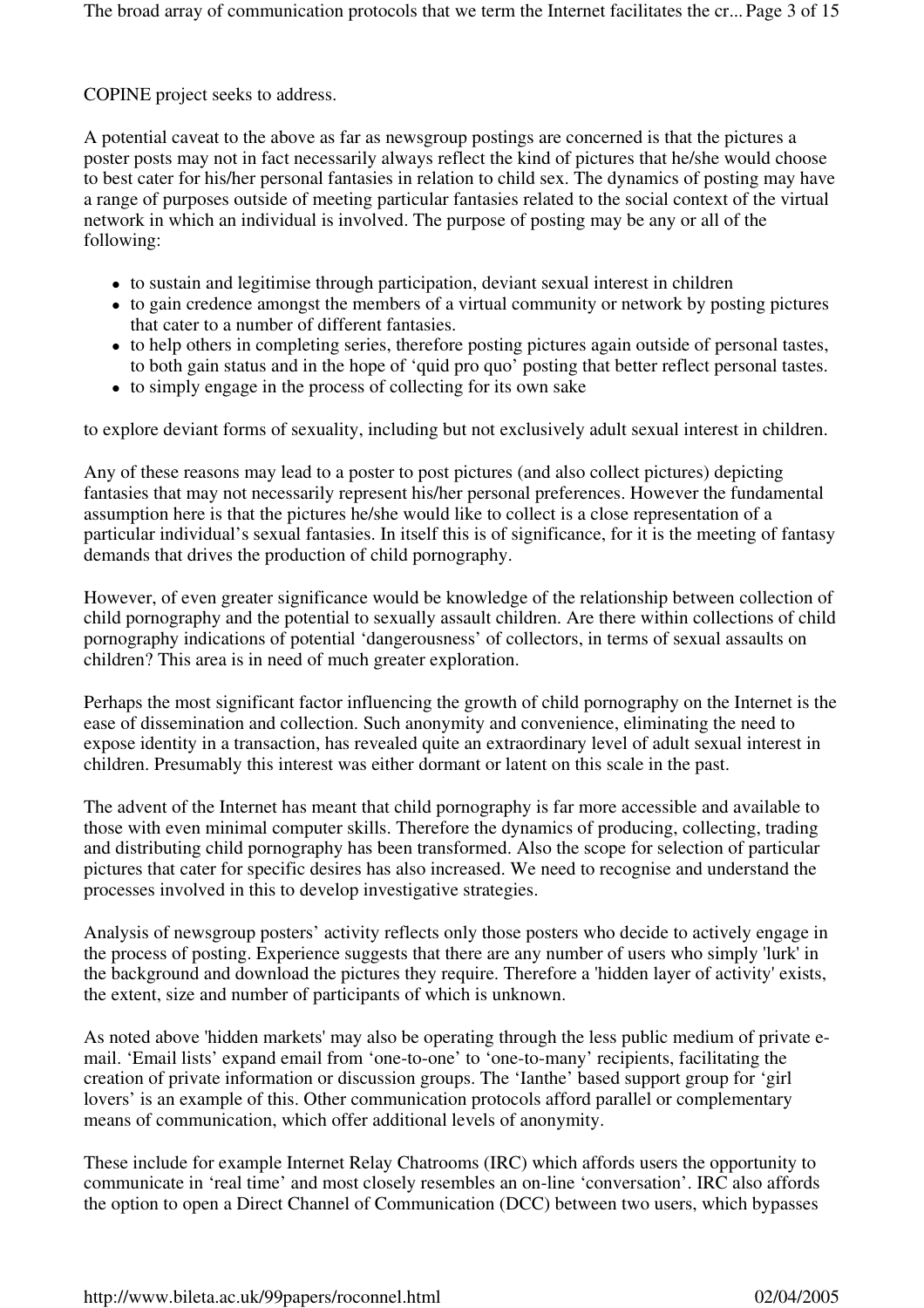the need for a server and thereby raises the level of security of the communications. IRC historically was a major forum for the exchange of child pornography, and there is clear evidence of its use to organize and orchestrate the sexual abuse of children as well as propagating the trade in child pornography (O'Connell & Taylor, in press). Some IRC users formed close and complex social networks to facilitate and control both the exchange of photographs and information. A similar protocol such as I Seek You (ICQ) has the advantage of operating in the form of a pager system. Again the extent of this activity is at present largely unknown.

A central factor relates to the distributed nature of the Internet and its facilitation of anonymity. This allows users to adopt any number of pseudo personalities to explore deviant and non-deviant roles. The term 'multisex deviants' has been coined to describe Usenet users for whom an interest in child sex is a part of a larger circle of deviant sexual interests. The significance of fantasy noted earlier again becomes relevant here. The critical problem is untangling fantasy and reality and understanding how they relate.

The analysis of the content of pictures posted in child sex related newsgroups suggest that an individual user's postings far from being of a random nature are indeed highly specific and selective in the kinds of pictures that they post. This selectivity and specificity can be defined in terms of a number of factors including:

- Sex of the child
- Stage of development of the child
- Ethnic origin of child
- Sexual interaction
- Use of force
- Adult involvement
- Sex of adult
- Number of adults
- Ethnic origin of adults
- Sexual behavior

Our analyses suggest that there are indeed indications of individuals' sexual preferences in these depictions. This has been supported by an analysis of paedophile fantasies discussed in IRC chatrooms that was carried out in 1997, the details of which are available on request. The concept of sexual preference is best conceptualised in terms of a sexual attraction gradient in which different categories of persons or types of behaviour are placed on a continuum according to the level of arousal they generate (Quinsey and Earls, 1990). Sexual preference can be manifested in various ways: in actual behaviours, in reported fantasies, in judgement of sexual attractiveness, or in sexual arousal (Quinsey, Rice, Harris and Reid, 1993). Research has consistently found that male child molesters are more sexually aroused than normal males to pictures of children and descriptions of sexual activities involving children relative to similar stimuli involving adults (Quinsey and Earls, 1993). There are fewer areas of research on human sexual behaviours that have produced more consistent findings (Quinsey and Lalumiere, 1996).

Of particular interest is the notion that individuals can express various kinds of sexual preferences,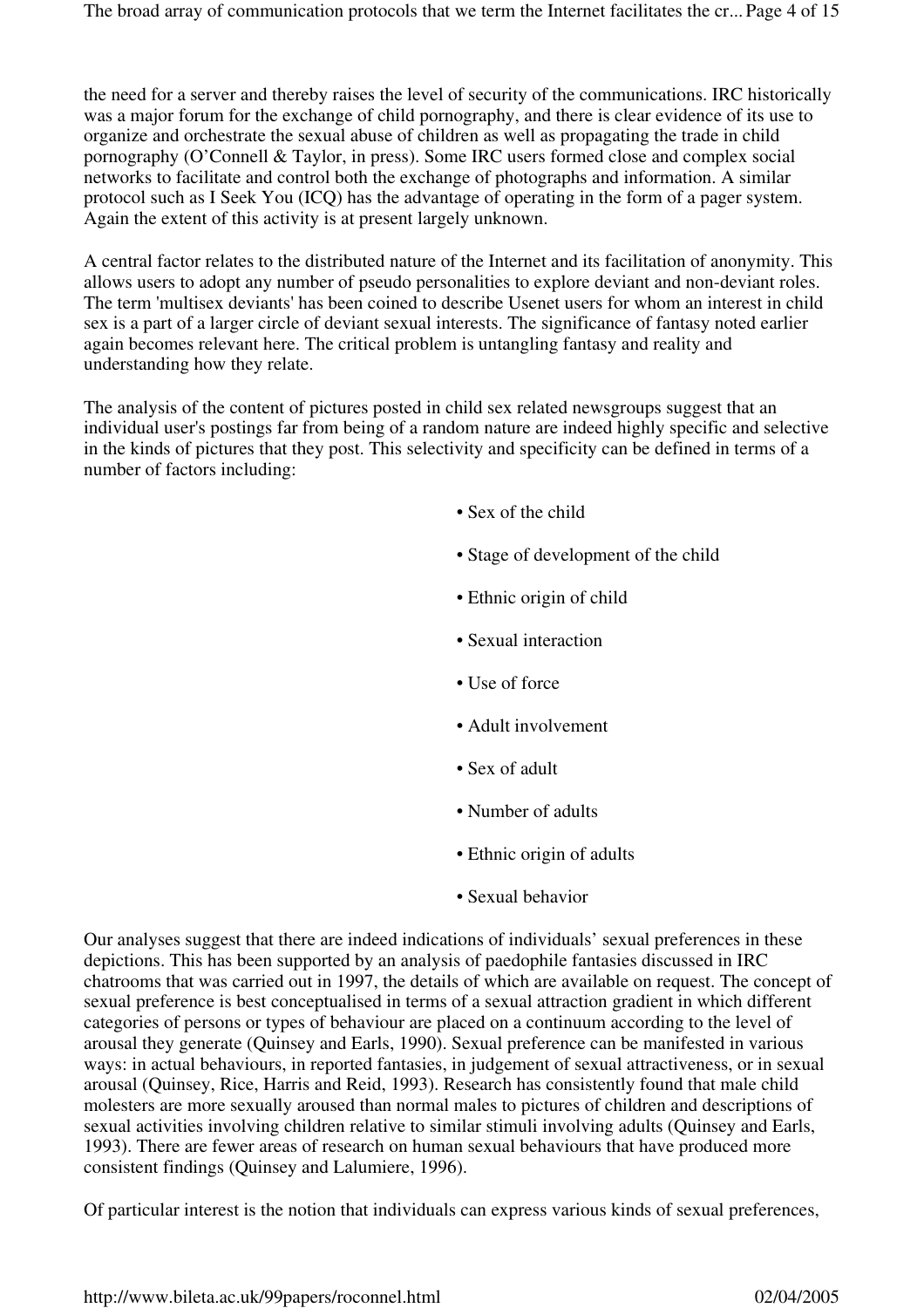and that these preferences may be quite made up of dissimilar elements. Knowledge of deviant sexual interest however is difficult to obtain. Convicted offenders provide the most accessible source of research. An underlying assumption of studies involving offenders (which may be questioned) is that convicted offenders in some sense reflect the broader population of non-convicted offenders. Surveys of offenders (Abel, Becker, Mittleman, Cunningham-Rathner, Rouleau, & Murphy, 1987: Bernard, 1975) for example have found that some offenders have assaulted many child victims and that a proportion are also involved in committing other sexual deviant acts such as rape of female adults.

The majority of these studies have examined group differences (child molesters vs. non-child sex molesters) to evaluate the presence of inappropriate sexual age preferences. Although the results are consistent, not all child molesters show the same response profile. As a group, child molesters sometimes respond in a bi-modal fashion, that is to say some may respond maximally to prepubescent children and adults and less to adolescents (Baxter, Marshall, Barbee, Davidson, &Malcolm, 1984, Marshall et al., 1986; Quinsey, Chaplin &Carrigan, 1979; Quinsey et al., 1975). The Internet provides an opportunity to further explore issues such as this amongst what might be termed as more 'normal' population.

## **STUDY 1**:

## **Structure and Social Organisation of Paedophile Newsgroup Activity:**

From an analysis of paedophile activity on Usenet newsgroups it is possible to describe the structure and social organisation of paedophile activity and to represent this diagrammatically. Fig 1.0 shows the diagrammatic representation of the structure and social organisation of paedophile related activity on Usenet newsgroups. Posters to paedophile newsgroups can be identified as having a variety of roles, some of which might be termed as 'promoting', i.e., promoting the paedophile stance and others 'detracting', i.e., detracting from the paedophile stance. The main 'promoting' roles are as follows:

## **Promoters**

#### *Infrastructure Advice/Coordinators:*

These people act as a protective buffer zone orchestrating paedophile Usenet newsgroup activity and give advice about the most appropriate way to respond to 'Flames', i.e., (anti paedophile reactionaries) in the following ways:

- Writing Frequently Asked Questions (FAQ) texts to help child sex related newsgroup readers', especially new readers, in the group by pre-empting and answering any questions they might have about the group and how it operates.
- Providing technical information about how to download and decode articles.
- Giving advice about how to post anonymously by using anonymous re-mailers.
- Making posts that are encouraging and supportive, and giving e-mail addresses of the authors that afford new users the opportunity to comment directly to the authors via private correspondence, i.e. e-mail.
- 'Infrastructure dvice co-ordinators' also give advice on which newsgroups are best to post articles in - particularly those articles that contain pictures and in this way orchestrate the migratory pattern of newsgroup posters. An example of this can be seen in an excerpt from an Infrastructure advice co-ordinators posting - '*Posting pictures of nudity is allowed, although you might want to consider posting them to 'alt.binaries.pictures.nudism' and posting a note here -'alt.binaries.pictures.boys'- that you posted them there. If you post such a picture here, make sure you put 'nude' in the subject line.*'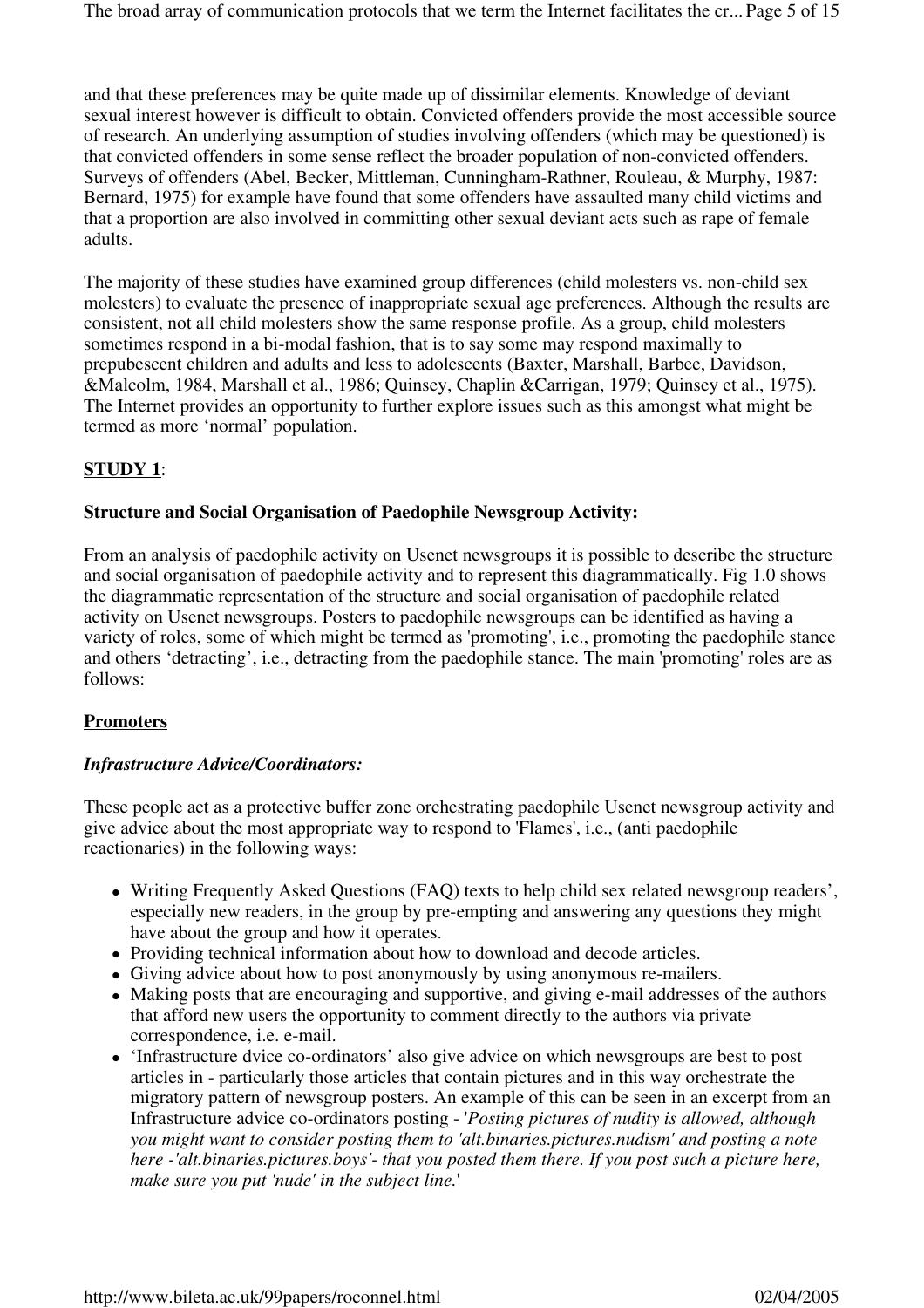The important point to highlight here is that integrating oneself into a virtual paedophile community or network is not signposted in any traditional manner but virtual rules and 'netiquette' do very definitely exist. These infrastructure advice co-ordinators would generally be the first line of contact for any 'newbie' to the virtual paedophile world. They are the purveyors of the rules of conduct and seem only too pleased to adopt a hospitable role in outlining the various points of 'netiquette' that are imperatives to navigating successfully in the paedophile world. These people play a central role in the deviant process, although it may not always be clear whether they are committing an offence.

#### *Literature Reviewers:*

These people give detailed information regarding the content of paedophile related publications books and magazines- and how to procure these items. They also give details about how to become a member of paedophile organisations such as NAMBLA and the address of the NAMBLA web site. The following is an excerpt from a literature reviewer's post.

*Acolyte Reader Series.*

*"In the long running Acolyte Reader Series, the short story format allows for an impressive variety in each volume...... Bob Henderson's warmly romantic piece demonstrates why it is so hard for some men to stop loving boys: there are just too many of them waiting to be loved."*

#### *Story/Fantasy Generators:*

These posters directly engage in the production of fantasy material, by posting stories containing lurid accounts of sexual interactions between adults and children. It is impossible to know if these are real or fantasy accounts of personal experience, although some are so bizarre as to strain anyone's credibility.

#### *Support People:*

The main role of these posters is to contribute to the non-threatening, facilitating and supportive context in which sexual interest in children can develop. They detail positive aspects of adult child sexual interaction, claim to disagree with coerced sex between adult and child and fully support consensual sex between adult and child. The following example of the content of a support persons posting is taken from a thread entitled "Why does sexual contact harm children?"

*"Anyone with any degree of sensitivity has to be concerned about the physical, emotional and sexual "child abuse" that exists in today's society. But this does not imply that all relationships between youth and adults are exploitative and abusive. One merely has to read what others have posted to this group and elsewhere regarding their own positive experiences when they were young."*

A particular feature of these postings is the support of the rights of 'boy' and 'girl' lovers, and drawing a distinction between paedophiles and child molesters.

## *Posters and Traders of Child Erotic and Child Pornographic Pictures:*

Those who actually engage in posting pictures are generally quite specific in what they do. Individual posters may fall into the following categories:

- Child erotica only
- Child pornographic only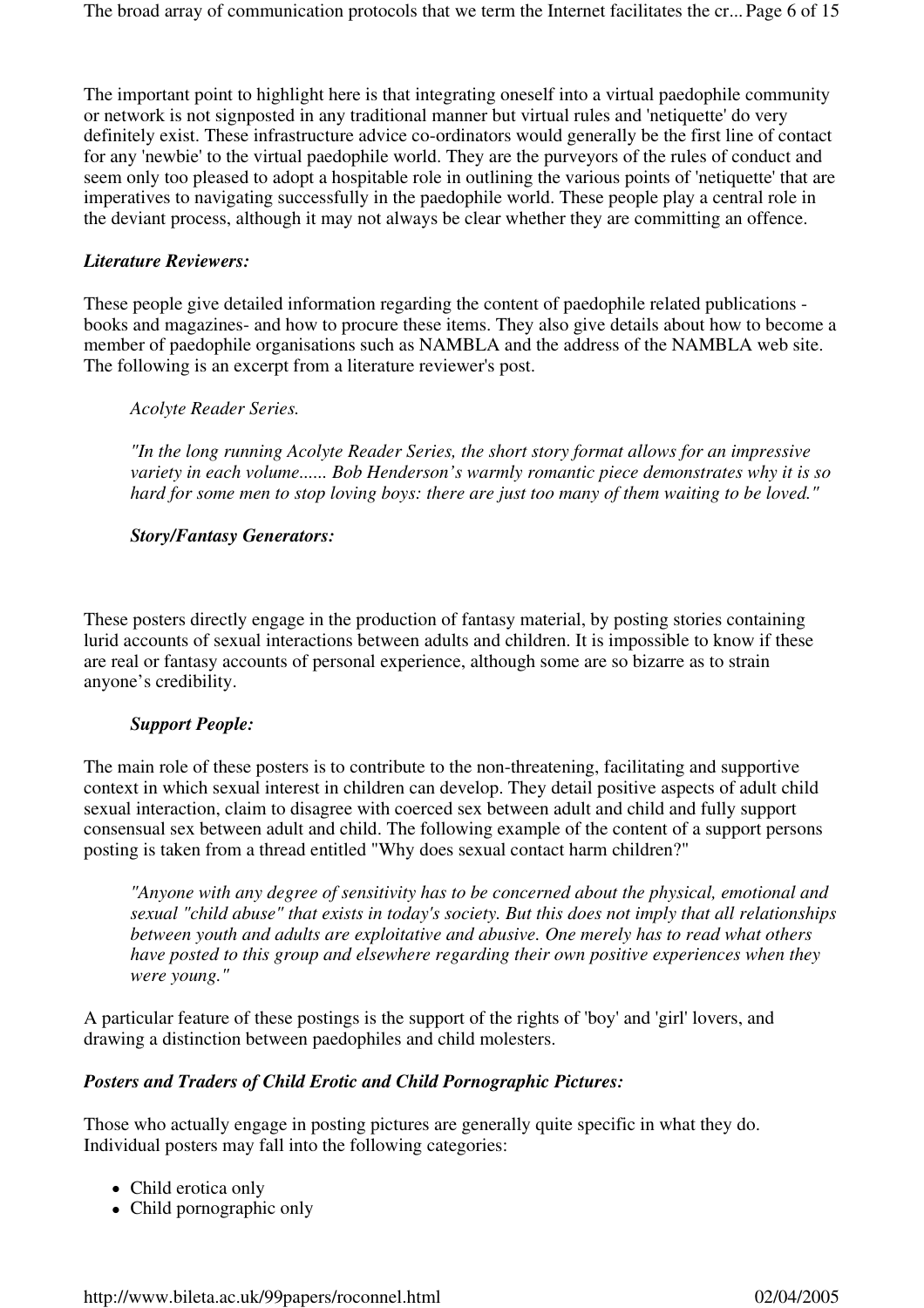The broad array of communication protocols that we term the Internet facilitates the cr... Page 7 of 15

- Hard core child pornography only
- Mixed child erotica and child pornography
- Multi sex deviants, i.e., people that post articles in newsgroups re multiple forms of adult sex, fetishes, bestiality, sadomasochism, child pornography and child erotica. Their interest in child erotica and child pornography seems figure as part of an insatiable interest in multiple sexual deviant fantasies.

It is very difficult to assess whether the poster of what appeared to be a 'recent picture' was in fact the producer of that picture. This is due in part to the inordinately rapid communication protocols that make up the Internet. A hypothetical example will illustrate this as follows: A series of 'new pictures' is posted by one paedophile, a section of this series may be posted by another paedophile shortly afterwards as 'my favorite picture'. A short while later, perhaps within the same day, another paedophile may post the section of the series he had access to and ask for 'fills' i.e., the remaining pictures in the series. Each of these posters could be from different continents, so that within a single day a number of different posters from different parts of the world have posted the sections of the same picture series. In 1996 a colleague traced the movement of a marked picture from Europe to North America, and the same picture from Australia to Europe, in the course of 24 hours. It is impossible for an investigator to be certain of who originally posted a picture, which country the pictures originated from, or of the relationship if any between the producer of the pictures and the posters. Once a picture enters the public domain it may subsequently be posted by a large number of people, and details such as originator of a picture from its posting history become blurred.

## **Detractors**

#### *Reactionary:*

The main form of 'detracting' posters can be identified as:

These posters aggressively react against the content of paedophile newsgroup postings, an example of this is as follows:

*"When the balloon goes up, I want first shot at this filthy bunch of child abusing scumbags".*

Frequently posts such as these appear in child sex related newsgroups and reflect the level of repugnance that some people feel towards adults with a sexual interest in children.

#### *Paedophile Register Propagators:*

The category might be termed as 'Paedophile register propagators'. An example of this is as follows:

| Name: George Jackson                 |
|--------------------------------------|
| <i>Race:</i> Black                   |
| <i>Sex:</i> Male                     |
| Weight: 120lbs.                      |
| <i>Eyes:</i> Brown                   |
| DOB: 10/11/59                        |
| <i>Registration city:</i> Huntington |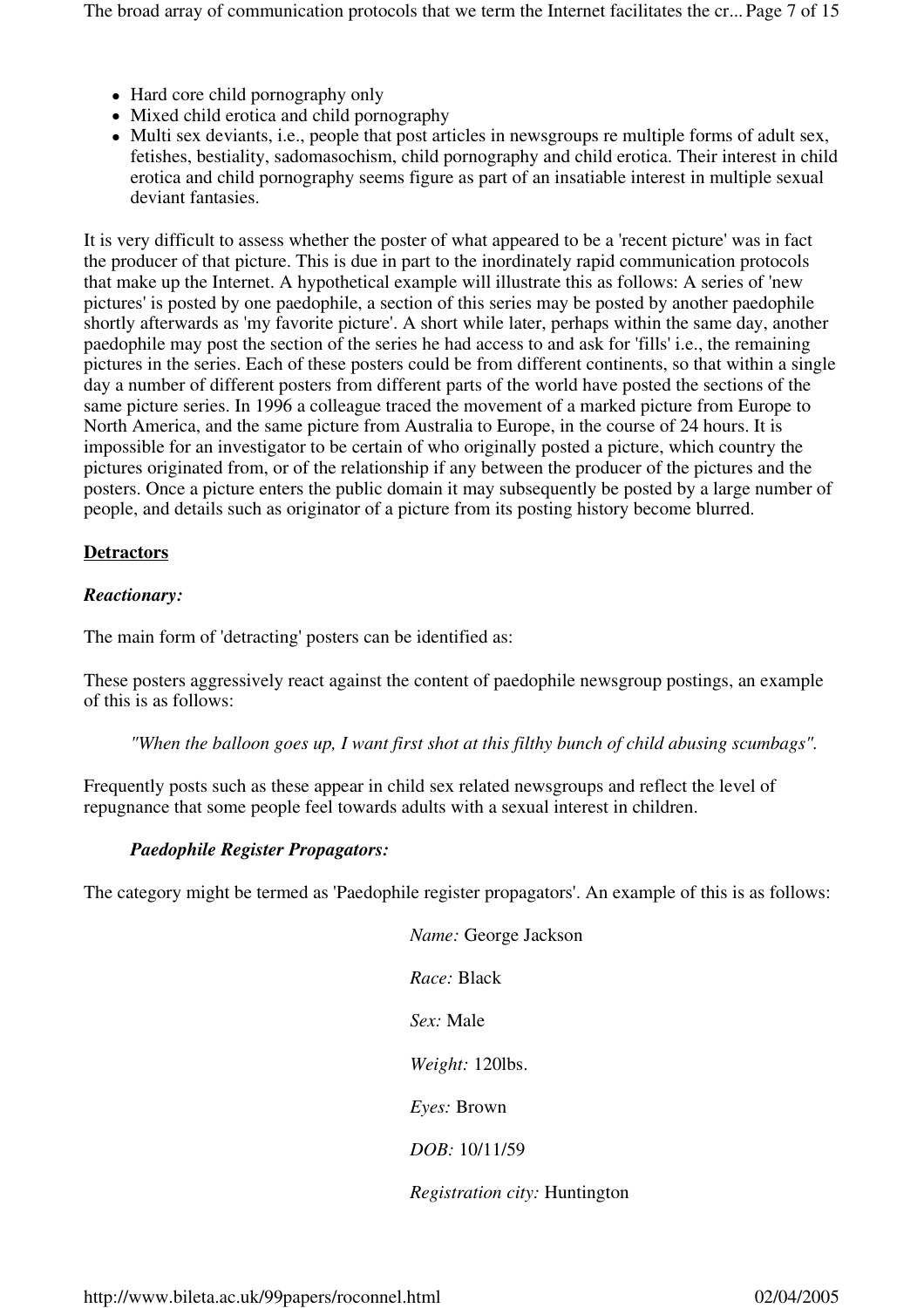The broad array of communication protocols that we term the Internet facilitates the cr... Page 8 of 15

*Registered State:* IN *Convicted:* 07/24/95 *Charge:* Child seduction *Sentence:* 3 years w/1.5 years suspended.

This posting appears to 'out' someone with a conviction for child seduction.

A major role of the 'infrastructure advice coordinators', as noted above is to advise participants to simply ignore these articles. Paradoxically it would appear that instead of discouraging paedophile activity on Usenet newsgroups, the anti-paedophile reactionaries might well serve to aid a process of group cohesiveness amongst paedophiles. By voicing a very real threat to their activities it would be reasonable to suggest that this accentuates a need among paedophiles for group cohesiveness and reinforces the important role of 'Infrastructure / Advice Co-ordinators'. As with so many well intentioned initiatives in this area (such as the anti-child pornography web siite) they actually encourage and develop, rather than diminish and control.

## **DISCUSSION OF FINDINGS OF STUDY 1**

This study identified the following:

- The structure and social organisation of paedophile networking activity on the Internet as outlined above does not appear to operate in a strictly hierarchical fashion. Instead posters adopt a co-operative approach with an organising executive i.e. 'Infrastructure advice coordinators'.
- A large amount of the activity on picture based child erotica and child pornography newsgroups centers, in a co-operative manner, around swapping pictures. Posts may ask for a certain picture to complete a particular series, posts containing what are described as 'prize pictures', 'recent pictures', and offers of free CDs of series of photos for all to access.
- A focus on completing series of pictures by filling in missing pictures, and the frequency with which recent looking pictures appear, gives an indication of the organised approach that these users adopt in relation to their child pornography collections and their appetite for newness.
- To sustain this activity it seems reasonable to assert that newness and novelty both play a crucial role this process. The volume of material posted is enormous: in a two week period in January 1998, 6, 034 child erotica and child pornography pictures were posted in child sex related newsgroups -this figure does not take into account the number of pictures available on CDs. It is reasonable to expect that to sustain the interest of these newsgroup readers there would be a great need for new material.

## **STUDY 2:**

This study represents two sets of analyses the first carried out during the first two weeks of January 1998 and the second carried out the first two weeks of April 1998.

The analyses involved identifying newsgroups in which child erotic and child pornographic pictures were posted.

A content analysis was then carried out of the pictures that each individual posted to each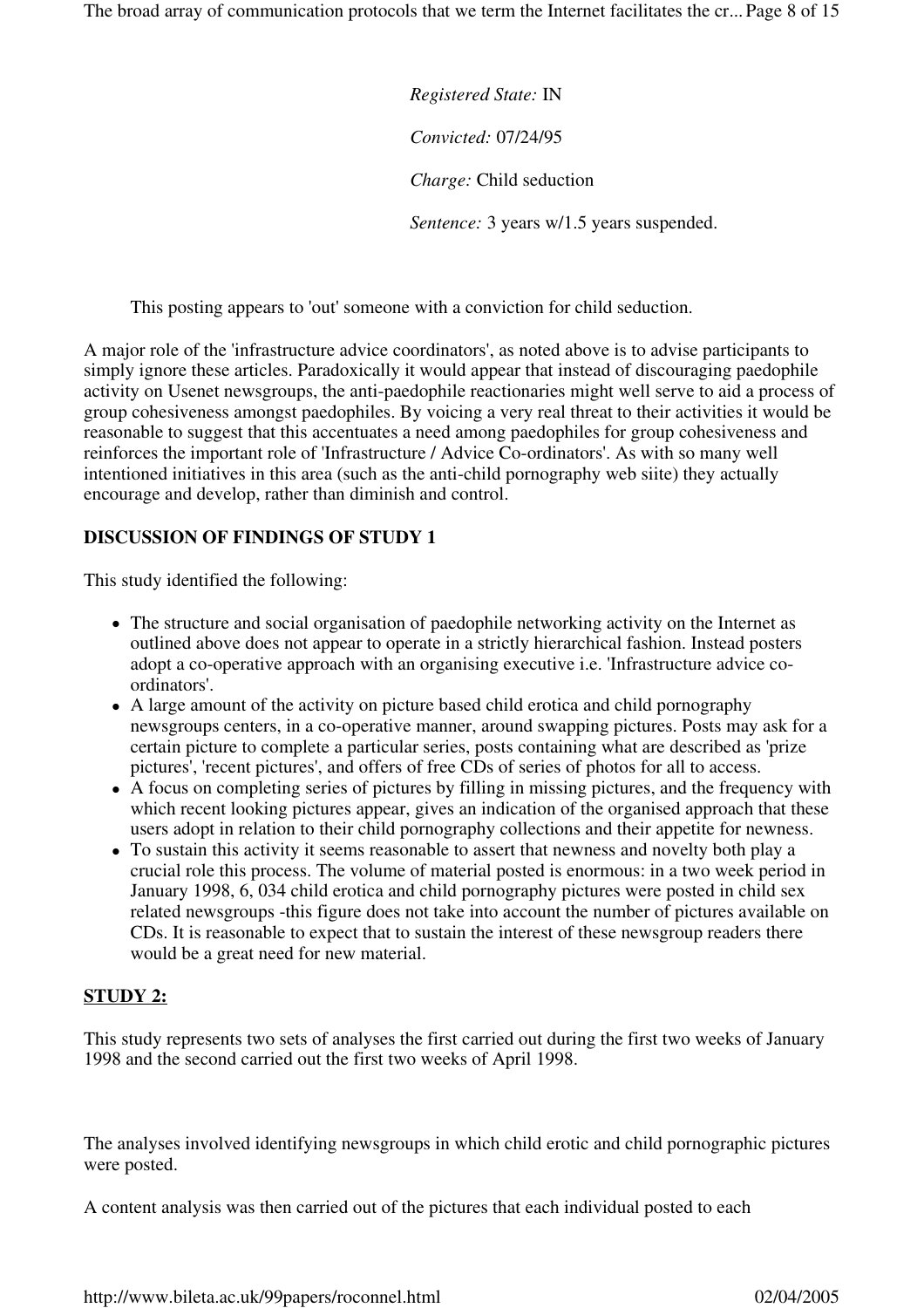newsgroup, thereby gaining an insight into each individual's posts and also the overall distribution of pictures depicting child erotica and those depicting child pornography.

The pseudonym of each poster was noted for purposes of checking for the same pseudonym appearing in both analyses. A crosscheck of the content of the postings made by individuals during both periods could be carried out to identify similarities or differences in the content of an individual's posts.

Fig. 2.0 shows the names of newsgroups that female child erotica and pornographic pictures are located in, the number of posters and the number of pictures posted. These analyses were carried out in the first two weeks of January 1998 and again in detail during the middle two weeks of April. This work is continuing, and the results reported here are preliminary. As can be seen from the chart that the main newsgroups in which female pictures are posted are 'alt.binaries.erotica.pre-teen': 'alt.binaries.pictures.children'. In April it appears that the activity of posting pictures has increased with more pictures being posted in the newsgroup 'alt.binaries.erotica.early-teens' which contained only 24 pictures in January but contained 1,253 in April. The content of the pictures posted in 'alt.binaries.erotica.early teens' consists of pictures of pre-pubescent girls, similar to those posted in 'alt.binaries.pictures.erotica.pre-teen'.

This increase in pictures posted in 'alt.binaries.erotica.early-teens' largely contributes to an increase in the overall number of female child erotic and pornographic pictures posted. Of this whole however the number of pictures posted to the main female child newsgroup remains at a consistent level. It does not appear that an actual migration away from one newsgroup into another has taken place. Rather there seems to be an increase in activity in a previously relatively inactive newsgroup that could be described as *'organised nomadic movement'* rather than migration. The term 'organised' is used because of the fact that 82 posters posted in this particular newsgroup.

It is important to stress that an apparent increase in the number of people posting may not be an actual increase because posters may use more than one pseudonym when posting to different newsgroups. Therefore the same person can appear in one newsgroup as e.g., god@nowhere.com and in a second newsgroup as angel@somewhere.com. On the other hand, posters often jealously guard their pseudonym and get irate when someone else uses that nickname.

#### **Male child newsgroups:**

Fig. 2.1 shows the newsgroups that male child erotica and pornography pictures were located in and the number of posters who posted pictures along with the number of pictures posted. An in-depth analysis was carried out in January 1998 and again in April 1998. The amount of picture posting activity decreased in the second most popular boys picture newsgroup 'alt.binaries.pictures.boys.retromod' from 931 in January 1998 to 188 in April 1998. Over the last three years, there has been a clear movement of child pornography between 4 or 5 newsgroups.

#### **Newsgroups that contain pictures of male and female children together:**

Fig. 2.2 shows the names of newsgroups that contain pictures of both male and female children together. The number of posters in both months is relatively low, with 28 people posting in January and 44 in April. Many of the pictures that contain both male and female children together are erotic in nature and seem to originate from nudist magazines. A small number of these pictures depict child to child sexual interaction. It is interesting to note that the number of pictures, and number of people posting pictures depicting both male and female children together are less than those depicting female children only or male children only.

#### **Newsgroups that do not contain child erotic of pornographic pictures:**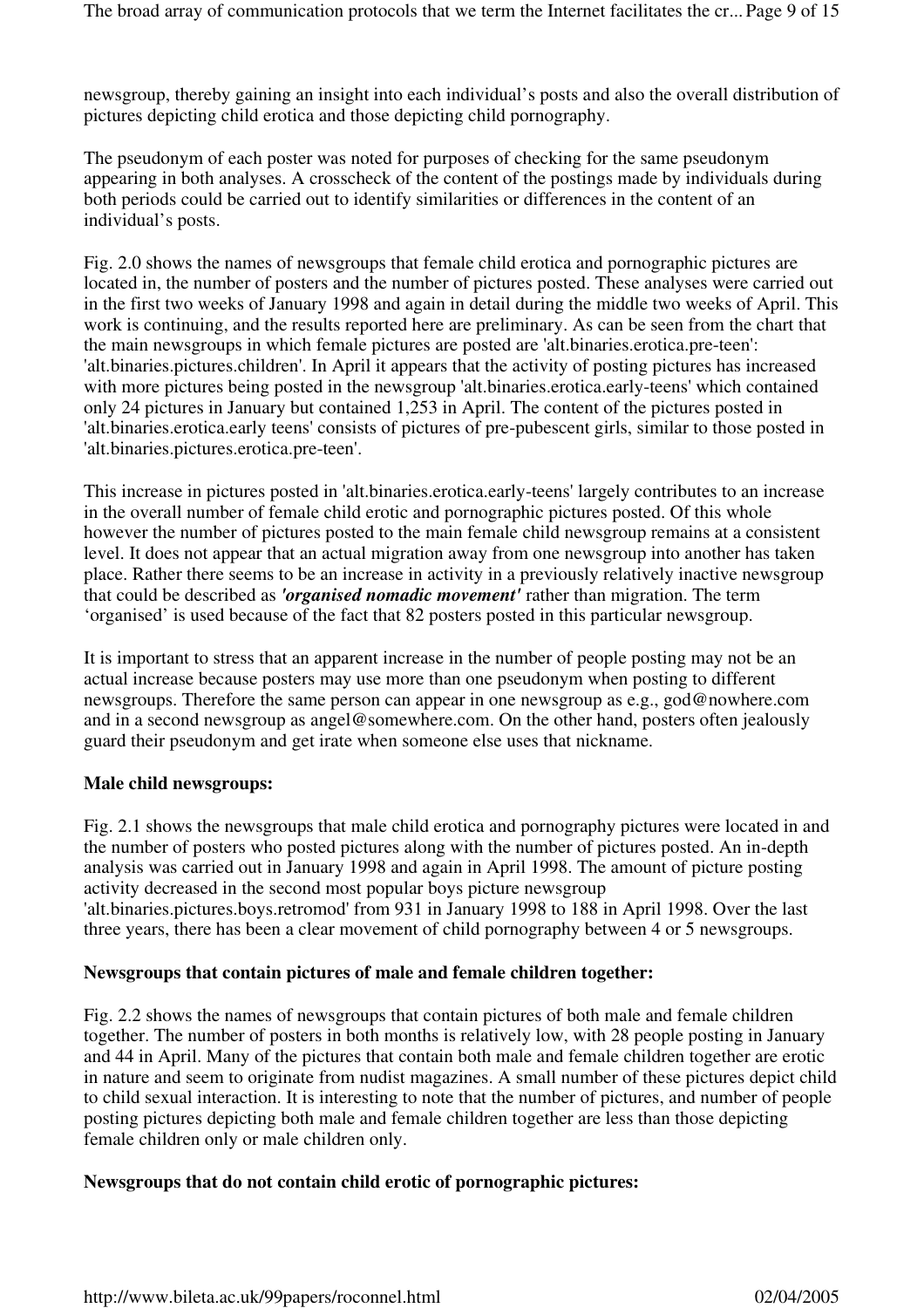Fig. 2.3 shows the names of newsgroups where one would expect to find pictures of child erotica and pornography, but these newsgroups did not in fact contain any child erotica or pornographic pictures in January 1998, only 30 pictures in April 1998. Before the systematic analysis of newsgroups was engaged in at the beginning of this year the main newsgroup which contained pictures of female children were 'alt.binaries.lolita.fucking'. The activity in this newsgroup subsequently moved to alt.binaries.pictures.erotica.pre-teen so the former is now defunct in terms of child pornography and contains instead adult pornography.

#### **Paedophile newsgroups as a % of the total number of newsgroups:**

To put in context the percentage of paedophile newsgroups dedicated to trading child erotica and child pornography pictures in relation to the total number of newsgroups. Fig. 2.4 shows that the percentage of the total number of Usenet newsgroups that contain child erotica and pornography amounts to 0.07% of the total number of newsgroups. Set in this context the percentage of newsgroups dedicated to paedophile picture trading may seem quite small but from an organisational perspective restricting their activities to a limited number of newsgroups has obvious advantages for the group. It does not in any way restrict the large amount of paedophile picture trading that takes place in these small number of newsgroups.

Discussion

#### **DISCUSSION:**

**The findings of these studies suggest that adults with a sexual interest in child sex organise themselves with distinct social structures within a virtual community. The Internet provides an easily accessible, uniquely safe, supportive context for posting, trading, and collecting illegal material such as child pornography. The multi-layered and multi-faceted nuances of the child sex related criminal underworld presents unique challenges to law enforcement and legislative bodies.**

First and foremost is the illegality of child pornography, which needs to be considered within the context of a deviant market. The existence of such a large number of people engaged in accessing child sex related Internet sites clearly creates a market for pornography and information in general. This illegal material drives a market, that is distinctive in that it typically does not involve the exchange of money. That is not to say that money is not involved, in the production, for example, of the very many magazines that seem to provide the bulk of the recent erotica found on the Internet. However, newsgroup activity suggests a huge leakage from that market into what is effectively a free service. Newsgroup activity seems to present an example of a complex criminal conspiracy NOT based on the exchange of money (O'Connell & Taylor, in press).

Two major kinds of involvement in the collection and distribution of child pornography on the Internet can be identified:

- 1. Those passively benefiting from these activities, as collectors.
- 2. Those actively engaged in the process of trading pictures, information, etc.;

Passive involvement in child pornography, through browsing, downloading, etc. is very difficult to detect. There are an unknown number of people engaged in the passive monitoring and downloading of images and information, but all the evidence is that many people at least browse in this area, if not actively downloading. For example, the 'hit' rates to a well known site for 'girl lovers' known as the 'Ianthe' home page suggest that many thousands of people regularly review that page for information on girl-sex related sites. There is a sense, therefore, in which these people constitute a passive market for child pornography and erotica, and thereby fuel the process. The management and detection of these people presents major difficulties.

The second group identified above, the person 'actively' involved, in many ways constitutes the greater problem. These individuals, by actively distributing illegal photographs, are in a position analogous to a drug dealer, as opposed to a 'user' described above. This paper has indicated, however, that active involvement is a complex process. Collection and distribution of child pornography is best seen as the visible end of a much broader array of activities, both in terms of distribution of child pornography per se, and also the broader distribution of information and contacts. In legal terms,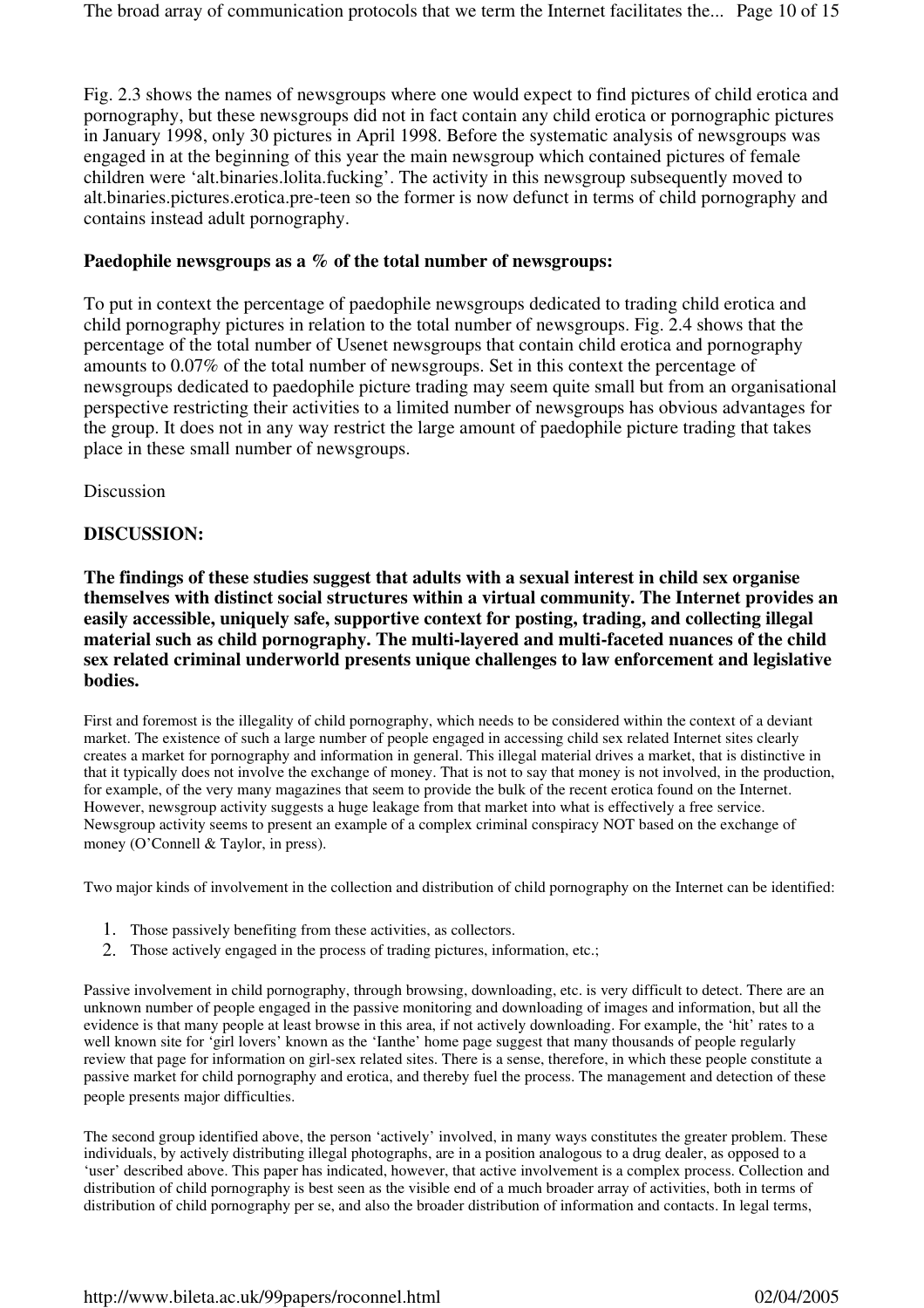there may be something of a grey area here, in that the distribution of information may not always directly relate to an actionable offence, eventhough it is supportive and central to the development of the process of distributing child pornography. Of course the two roles may not be mutually exclusive in that a user involved in the distribution of information may very well be involved in the distribution of child pornography also.

Research suggests that the organised structure of this underworld is such that members seem ever vigilant and primed to deal with any perceived threats posed by'detractors' and how to avoid detection. This is evidenced by the orchestrating activities of the 'Infrastructure advice coordinators', who outline the 'netiquette' of integrating, and navigating safely the virtual paedophile world. The advice given insures that those with a sexual interest in child sex act as a unified cohesive group in the face of potential threats. The advice includes:

- not responding to 'detractors'
- how to post inconspicuously
- not drawing attention to content of posts
- respect for other members of the community
- being careful not to do anything to jeopardize their safety

Presumably, if the current situation of minimal law enforcement involvement were to change, from the user perspective this organising executive would become more instructive and the process of group cohesiveness that is a hallmark of paedophile activity would become more effective and pose obstacles to law enforcement.

The Internet has many layers, most notably easily accessible public forums and secondly private forums that afford a far greater degree of anonymity. The Usenet newsgroups that were researched in this study could be likened to the front end, public forum for the meeting of like minded people engaged in the discussion of child sex and posting and trading child sex related pictures. But as discussed previously there are many other layers to this distributed communication system, which afford far greater degrees of anonymity and security. These include private e-mail, mailing lists, ICQ, IRC and an ever-evolving set of technologies that are constantly changing and reshaping the Internet at an exponential rate. It seems reasonable to suggest that paedophiles would opt for these more private options for communication if pressure from law enforcement were to become to great in the more public layers.

In most European countries, the possession of child pornography is now an offence. In a sense therefore, the subtlety of an individual's involvement with the process is irrelevant if they possess indecent photographs. The detection of such possession is at one level a technical problem; understanding how IP addresses work, the use of various tools to log site access, etc., are all essentially technical issues which can largely be solved given technical expertise and sufficient funding to implement solutions.

Understanding the offence, however, takes us beyond the technical into factors related to the social processes involved, and in particular draws our attention to the offender process. In terms of child protection issues, this is of greater significance than solving the technical issues related to detection of individuals on the Internet. It is at this level that we might begin to understand the relationship between child pornography and sexual assaults on children, and in particular the role that possession of child pornography might play in facilitating and developing the passive 'voyeur' to active 'assaulter'.

Child pornography is a manifestation of fantasy, the question then is what is the relationship between fantasy and offending? Is it reasonable to suggest that there could be an evidential nature to fantasies, given the findings that users are highly selective and highly specific in the pictures they choose to post? This selectivity and specificity is reflected in a study of fantasies as discussed in child sex related IRC Chatrooms (O'Connell & Taylor, in press).

The Metropolitan Police, London and the Amsterdam Police have experience in analysing seized child pornographic video material from an evidential perspective. Typically this seized material would consist of videos and magazines. The advent of the Internet has introduced a new set of dynamics to the production, distribution, and collection of child pornography. The multi-faceted, layered of communication technologies confounded by the level of anonymity they afford poses new challenges for law enforcement and legislative bodies. But the expertise which has accumulated in analysing child pornography in the more traditional media could be transplanted to the analysis of child pornography exchanging via the Internet. This transplanting is a practical and necessary step and one which has been embarked upon by the COPINE team in cooperation with the The Paedophile Unit, Metropolitan Police, London, and the Amsterdam Police.

This paper has begun to explore the nature of the fantasies involved and shows that a systematic basis to the fantasy quality of child pornography can be described. The two illustrative case studies outlined in this paper demonstrate the consistency of highly selective preferences that posters demonstrate in their posting behaviour. From a law enforcement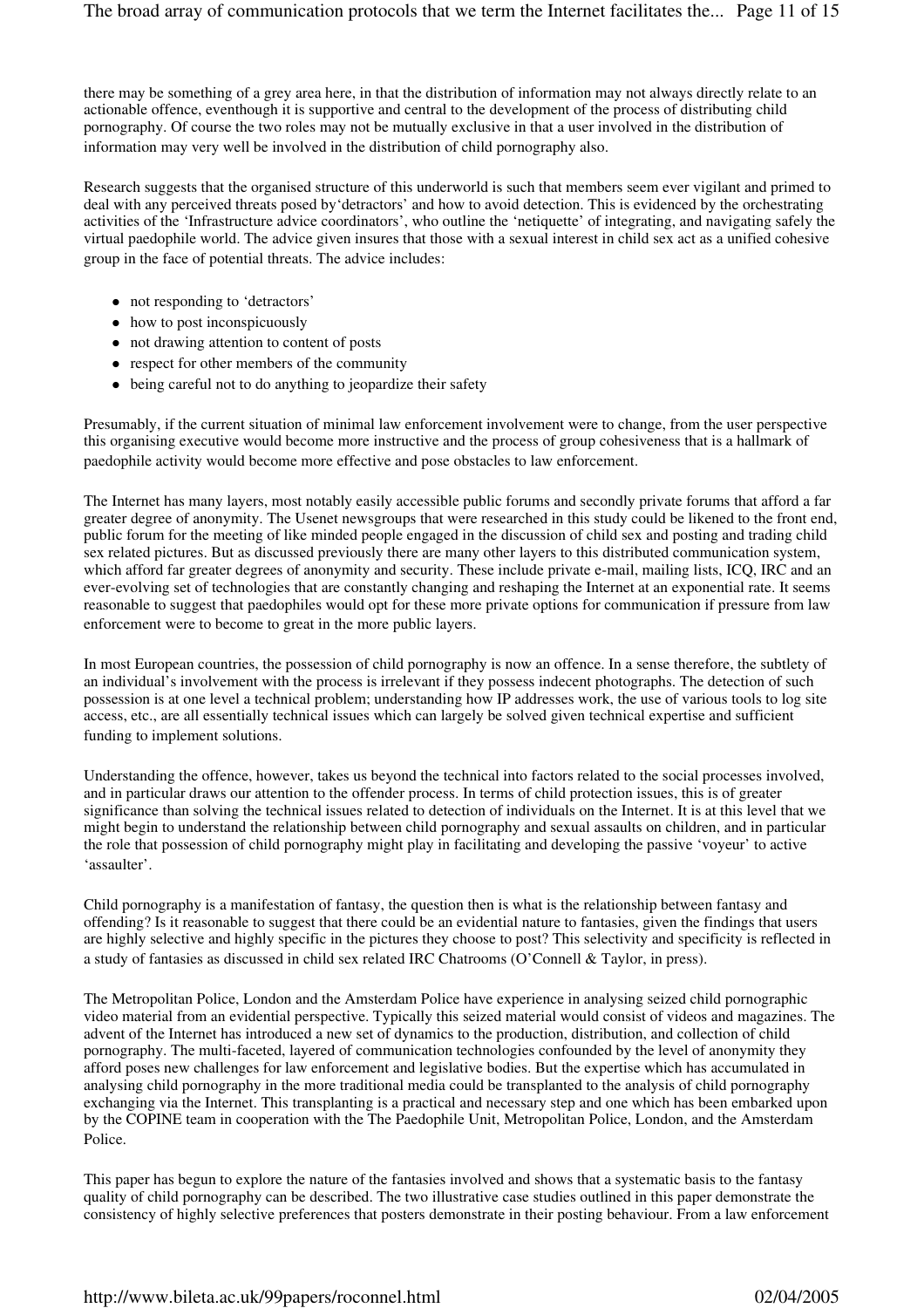perspective, what is now needed is an extension of this to relate to actual offending. Can we predict from an analysis of the content of child pornography collections anything about the dangerousness of the individuals concerned?

Do collections, the process of collecting, tell us anything about offence liability, or provide the basis for risk assessment? We are currently engaged in further exploring these issues.

When we look at child pornography on the Internet, we see the visible portion of what is a much larger whole. There are good reasons to suppose that a lot of activity, both related to the distribution of photographs and information and contacts, takes place secretly. It is almost impossible to estimate the extent or significance of hidden activity, other than to note its probable scale. Monitoring and controlling is not just a problem related to child pornography; it addresses the same range of issues as other criminal activities related to the Internet. It is unlikely that these will be solved outside of a range of solutions to the broader problems associated with illegal and harmful use of the Internet.

#### *Group behaviour.*

Possible scenario 5 introduces the element of group behaviour, and the research carried out to date on paedophile activity on the Internet, certainly suggests that the more engaged and interactive users become the more group-like their behaviour becomes. Social psychology offers insights into group behaviour and its effects.

Evidence suggests that group effects on the individual include the following:

- a. conformity to group pressure,
- b. group cohesiveness,
- c. group socialization and initiation,
- d. growth of norms and communication networks
- e. Group decision-making.

People may join a group to get things done that cannot be done alone, to gain a sense of identity, to obtain social support or simply for the pleasure of social interaction. Social psychology research into group behaviour suggests that group membership is a dynamic process in which ones sense of commitment varies, one occupies different roles at different times, one endures sharp transitions between roles and one is socialized by the group in many different ways.

Group socialization has been described as a dynamic relationship between the group and its members that describes the passage of members through a group in terms of commitment and changing roles (Hogg and Vaughan, 1998). Members of a cohesive group tend to feel more favorably inclined toward one another as group members and are more likely to identify with the group and conform to its norms. My research suggests that there is evidence of group cohesiveness amongst users of child sex related newsgroups. This cohesiveness is evidenced by the migratory and nomadic patterns of movements of users among different newsgroups.

Groups are typically internally structured into different roles that regulate the interaction and best serve the collective interest of the group. Roles prescribe behaviour they also vary in desirability and thus influence status within a group. Groups also develop norms to regulate the behaviour of its members, to define the group and to distinguish it from other groups. These norms are sometimes stated explicitly in places like FAQ texts, which contain vital information for 'newbies' i.e., new users regarding the fundamentals of 'nettiquette' to be employed when navigating in child sex related sites. The compiling and posting of things like FAQ texts not only serves the purpose of explicitly stating norms but may reflect a process referred to as social compensation. Social compensation refers to increased effort on a collective task in order to compensate for other group members' actual or perceived or anticipated lack of effort or ability. Research findings indicate that certain users preempt new users questions or problems by posting things like FAQ texts and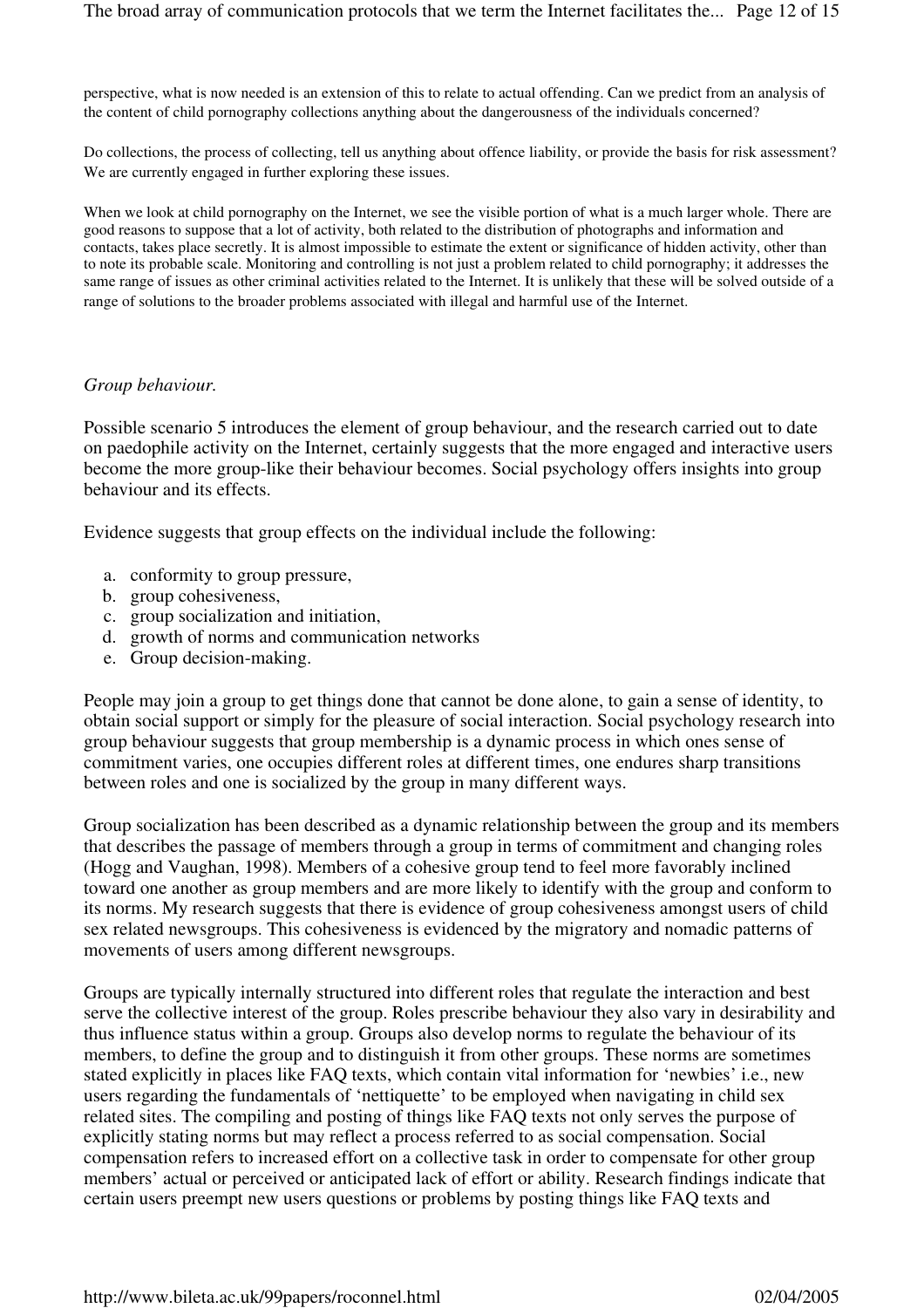information regarding technical issues and advice regarding avoiding detection.

The potential 'benefits' to all users of child sex related sites begin to extend outside of simply gaining access to pornography and moves into the domain of mutual reinforcement, validation and legitimization. Amongst those who interact in child sex related groups some are more informed than others regarding for example, technical know-how, or having greater collections of e.g., child pornography. Some of these users may choose to post technical information to help others, or to share some of their child pornography pictures. One basis of this process may be on an interpersonal equity-based transaction (Walster et al. 1978). The distribution of skills and capabilities within a group almost inevitably mean as that certain individuals are relatively consensually seen to be contributing more than others to group goals. These individuals can be considered to be rewarding other group members more than they themselves are being rewarded. A state of inequity exists. To redress the balance the group members reward the individual with social approval, praise, prestige, status and power- in other words the trappings of leadership. As the group's goals change, this transactional process ought to confer leadership on a different individual (someone who is better reequipped in terms of capabilities to fulfil group goals). Sutton and Mann (1998) in their research into users activity on satelite card hacker newsgroups found that there was an organised social structure amongst users with definite evolved leadership structures.

## **Risky Shift**

.

People engaged in a group make more risky decisions than they would on an individual basis. Social impact refers to the degree of effect that other people have on ones attitudes and behaviour –usually as a consequence of factors such as group size, and temporal and physical immediacy

Interestingly, the learning of attitudes is an integral part of the socialization process (Fishbein and Ajzen 1975; McGuire 1969; Oskamp, 1977) and may occur through direct experiences, or vicariously through interactions with others or may be the result of cognitive processes. Similarly, the evaluation-apprehension model argues that the presence of others causes drive because people have learned to be apprehensive about being evaluated.

Need to find more up to date material

#### *The Internet as a dynamic socio-cultural context.*

The Internet could be described as a dynamic, ever changing medium, which provides its own uniquely global socio-cultural context. For many people the Internet is a foreign socio-cultural context and for still more it may represent a number of different meanings to different people. It essentially supports a virtual reality that affords anonymity for users who wish to explore deviant activities. According to John Shotter (1994) the 'Social constructionist' perspective suggests that realities be constructed through conversation i.e., 'conversational realities'. Therefore as users transact within an environment which routinises sanitises and legitimises sexual contact with children that participation -be it in an active or passive- it seems reasonable to suggest will have an impact across time on a persons interpretation of a situation. This in turn is likely to have a bearing on decision making processes be they utility based, goal directed or constructive. To engage in informed dialogue about forms of deviant Internet activity, the effects of the transaction in such an environment must be at least considered even if to date there has been little research into the effects of access to the Internet on users perceptions and values, ideologies. It is a global context with its own set of rules and means of operating set against a strong leaning toward an ideology that embraces freedom of expression –no matter what is being expressed. These effects extend beyond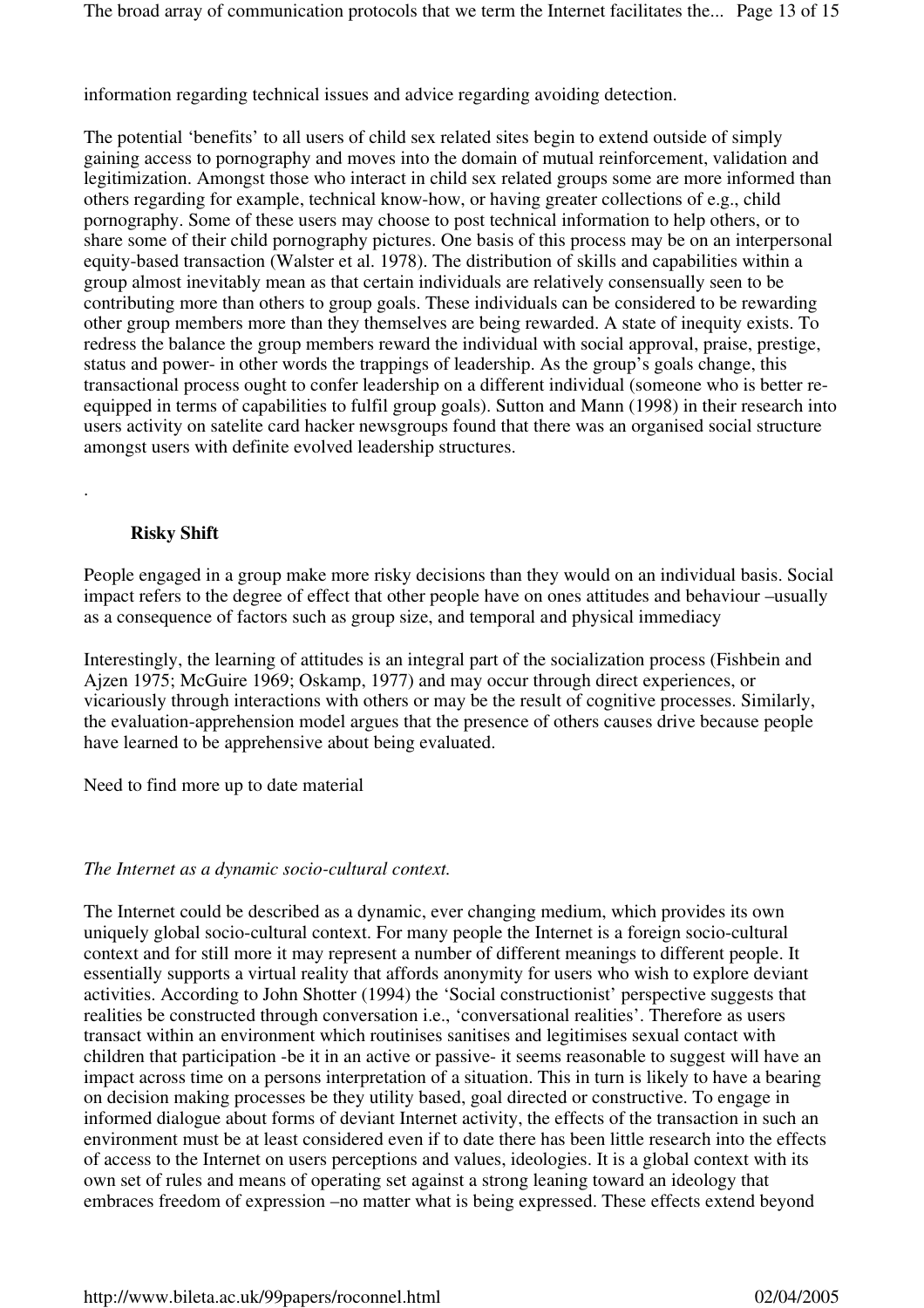the population under investigation in this study into the wider public who may come across images which sexualise children or come across debates regarding child pornography on the Internet in the context of individuals rights to freedom of expression a debate which negates the rights of the child.

## **Process tracing.**

To date very little criminological research has been carried out which traces the process of criminal behaviour across time. The advantage of carrying out research on the Internet is that it lends itself to some degree of process tracing research. There are inherent difficulties associated with carrying out such research. These difficulties range from things such as:

Users' change their pseudonyms very often making tracing individuals a little difficult.

There are many layers to the Internet and child sex related activity, and to engage in deeper levels of activity very often would require crossing ethical boundaries that cannot be done. For example, there is evidence to suggest that in some more secret child sex related groups potential members are required to prove their eligibility to enter the group by displaying a large quantity of child pornography pictures. Or some such similar prerequisite is required before membership can be secured.

Process tracing of individuals would require a continuous observation.

On a macro surface level activity on child sex related sites can be traced, recorded and analysed at intervals as reported in this paper.

## **Multilayered Internet**

Another good reason for keeping an open mind with regard to modeling the processes involved in people's decision to access child sex related sites on the relates to the multiple layers of the Internet. These layers can be broadly divided into the easily accessible public forums and secondly private forums that afford a far greater degree of anonymity. The Usenet newsgroups that were researched in this study could be likened to the front end, public forum for the meeting of like minded people engaged in the discussion of child sex and posting and trading child sex related pictures. But as discussed previously there are many other layers to this distributed communication system, which afford far greater degrees of anonymity and security. These include private e-mail, mailing lists, ICQ, IRC and an ever-evolving set of technologies that are constantly changing and reshaping the Internet at an exponential rate. It seems reasonable to suggest that pedophiles would opt for these options for communication if pressure from law enforcement were to become to great in the more public layers. So again the context in which users with an interest in child sex and the level of engagement with the process and its dynamic nature will have an effect on the decisions made by users. As yet there has not been any research into the effects of the Internet on peoples perceptions of legal, moral and criminal dilemmas.

#### *Practical perspective.*

In most European countries, the possession of child pornography is now an offence. In a sense therefore the subtlety of an individual's involvement with the process is irrelevant if they possess indecent photographs. The detection of such possession is at one level a technical problem; understanding how IP addresses work, the use of various tools to log site access, etc., are all essentially technical issues which can largely be solved given technical expertise and sufficient